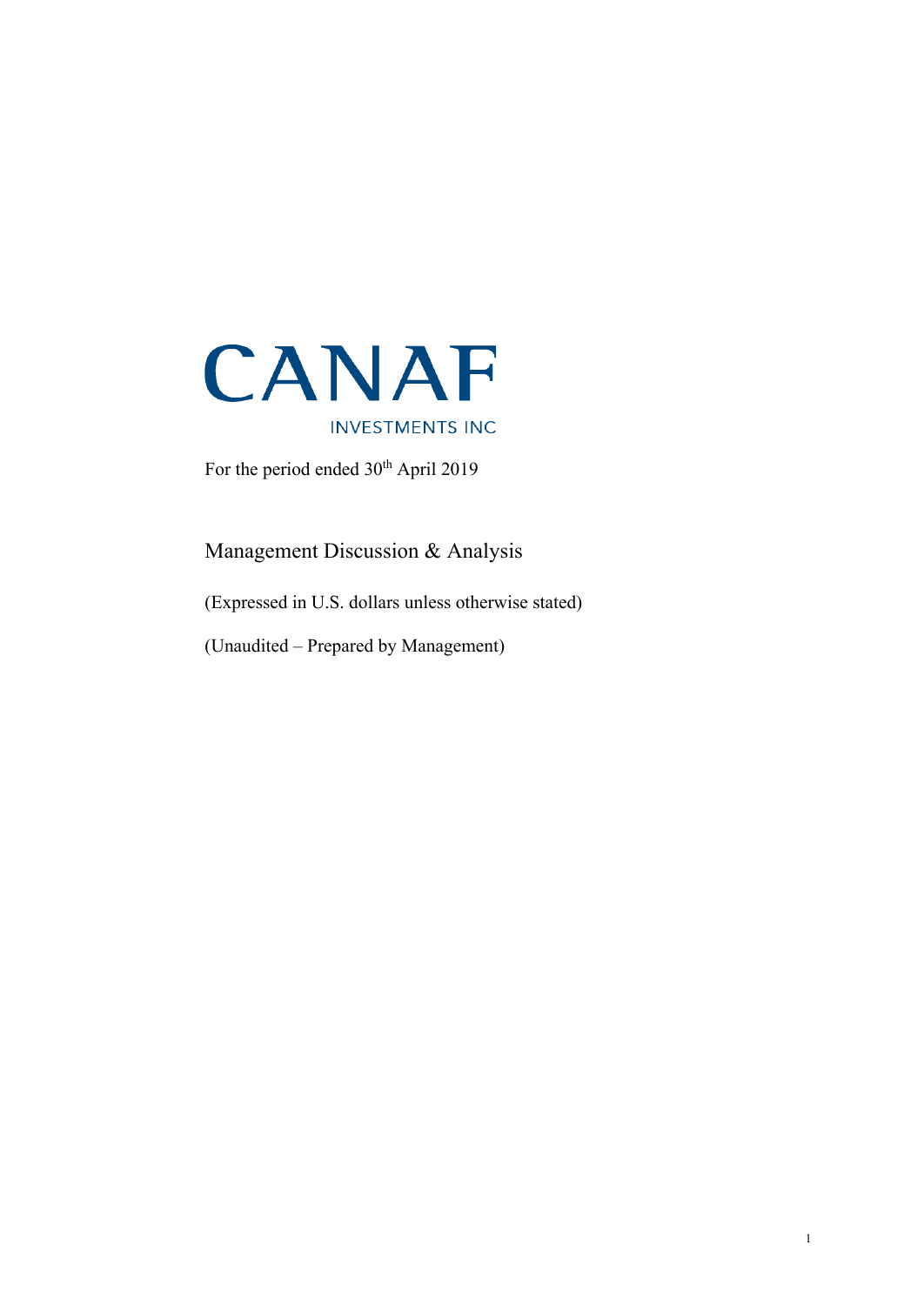# **INTRODUCTION**

Date Prepared: June 26, 2019.

This Management Discussion and Analysis, ("MDA") covers the operations of Canaf Investments Inc. (formerly Canaf Group Inc.) ("Canaf" or the "Corporation") for the quarter ended April 30, 2019 and should be read in conjunction with the audited consolidated Financial Statements for the year ended October 31, 2018 and related notes and the consolidated interim unaudited Financial Statement for the quarter ended April, 30, 2019. The Financial Statements are presented in accordance with International Financial Reporting Standards ("IFRS"). Canaf's accounting policies are described in Note 2 of the interim unaudited Financial Statement for the quarter ended April, 30, 2019. The financial statements together with this MDA are intended to provide investors with a reasonable basis for assessing the financial performance of the Corporation.

All dollar amounts are expressed in US dollars, the functional currency of the Corporation, unless otherwise stated. The Corporation's listing on the TSX-V however, is quoted in Canadian Dollars. Additional information relating to the Corporation is available on SEDAR a[t www.sedar.com.](http://www.sedar.com/) or at Corporation's website at canafgroup.com.

### **DESCRIPTION OF BUSINESS**

Canaf is incorporated in the Province of British Columbia with two wholly owned subsidiaries in South Africa, Quantum Screening and Crushing (Pty) Limited ("Quantum"), and Canaf Investments (Pty) Ltd, ("Canaf Ltd").

Quantum, through its 70% owned subsidiary, Southern Coal (Pty) Ltd. ("Southern Coal"), processes anthracite coal into de-volatised anthracite (calcined anthracite) for sale mostly to steel and ferromanganese manufacturers as a substitute product for coke.

Canaf Ltd, incorporated in 2019, acts as Canaf's South African holding company with the intention of creating a diverse Corporation focused on sustainable and long-term growth sectors within South Africa. Canaf Ltd owns 100% of Canaf Estate Holdings (Pty) Ltd., ("CEH").

### *Southern Coal – Calcined Anthracite, South Africa*

Southern Coal produces calcined anthracite, which is primarily sold as a substitute to coke in sintering processes, by feeding anthracite coal through its rotary kilns, at temperatures between 900 and 1100 degrees centigrade; the volatiles are driven off and the effective carbon content increased.

Southern Coal's two largest clients are world leaders in steel and ferromanganese production. Southern Coal's three kilns operate near Newcastle, KwaZulu Natal.

#### *Canaf Estate Holdings – Property Investments, South Africa*

CEH is a property investment company with the vision to acquire, redevelop and rent properties primarily within the suburbs of the old Johannesburg CBD.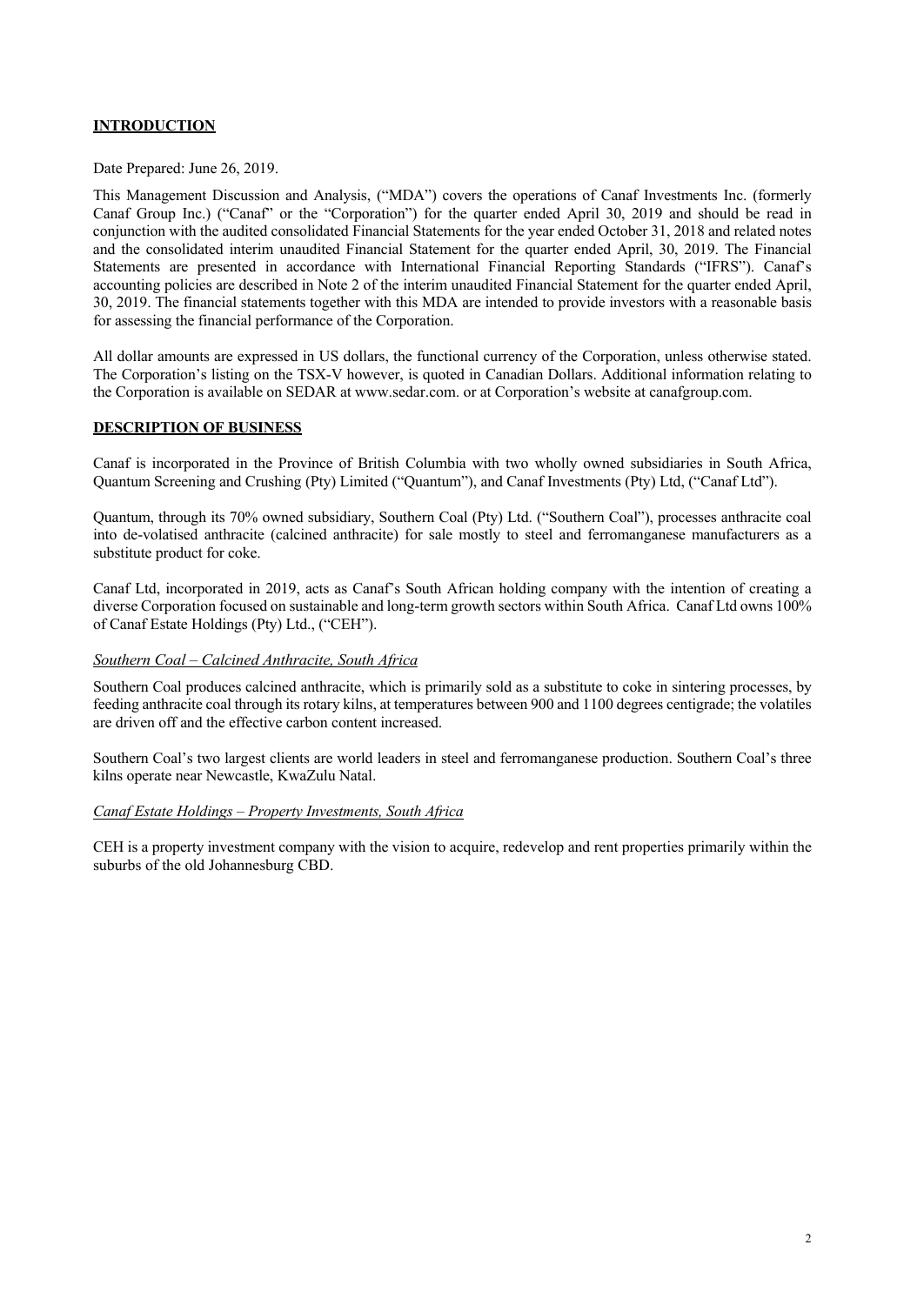# **OVERALL PERFORMANCE AND OUTLOOK**

Sales further declined in the second quarter of 2019 to \$1,838,458, and six-month revenue reduced to \$4,258,091 (2018: 8,698,426), a 51% decline, with gross profits 42% behind compared to the same 6-month period last year (2019: \$407,918, 2018: \$703,169). Net income followed the same trend being 58% behind compared to the first six months of 2018 (2019: \$191,078, 2018: \$449,880). The expected decline in sales was driven by a reduction in the demand for Southern Coal's product from its two main customers, reflecting a decline in activity globally. The Corporation however expects Q3 to reflect an increase in sales in relation to Q2.

During Q1 2019, the Corporation confirmed that a trial load of its calcined product was delivered to a new potential, and significant, customer. The Corporation hopes to send a second trial load to the same customer during Q4 2019, and should this convert to an ongoing supply, the Corporation feels that there is potential to return to the revenue levels of the year ended October 31, 2018.

During the quarter, the Corporation announced the incorporation of its new South African property investment subsidiary, Canaf Estate Holdings (Pty) Ltd., ("CEH"). CEH is a property investment company focused on acquisition of suburban properties near the old Johannesburg CBD with potential for significant long-term growth as well as healthy annual rental returns. During the quarter the Corporation agreed to purchase its first acquisition of approximately \$150,000. CEH has since also identified a further investment of approximately \$280,000. Both investments will be funded from the Corporation's working capital with zero borrowings, and have the potential to generate a net return of 20% which the Corporation hopes will start to reflect in Q3, 2020.

Whilst the Corporation has reported a reduction in sales and profits for the period, operating margins are in line and the company continues to generate a healthy level of free cashflow. With an improved sales outlook for Southern Coal in Q3, the Corporation expects its full year earnings to improve thereby supporting the potential for further growth in group activities.

## *Selected Financial Information*

Due to the Corporation being listed on the TSX-V and it share price is quoted in Canadian Dollars, the Corporation has converted some key financial information included in this report to Canadian dollars. The following financial information is derived from the Corporation's financial statements for the quarter ended April 30, 2019, with a comparison in Canadian Dollars.

|                                              | Apr 30<br><b>6 Months Ended</b> |              | Apr $30$<br><b>6 Months Ended</b> |                |
|----------------------------------------------|---------------------------------|--------------|-----------------------------------|----------------|
|                                              | 2019                            | 2018         | 2019                              | 2018           |
|                                              | <b>USS</b>                      | US\$         | <b>CDNS</b>                       | <b>CDNS</b>    |
| Conversion 1.00 US (av. 12 months)           |                                 |              | 1.332                             | 1.269          |
| Revenue from Sales                           | 4,258,091                       | 8,698,426    | 5,671,388                         | 11,038,303     |
| Cost of Sales                                | (3,850,173)                     | (7,995,257)  | (5, 128, 079)                     | (10, 145, 981) |
| <b>Gross Profit</b>                          | 407,918                         | 703,169      | 543,309                           | 892,321        |
| Expenses                                     | (243, 046)                      | (304,980)    | (323,715)                         | (387,020)      |
| Interest Income                              | 83,908                          | 45,099       | 111,758                           | 57,231         |
| Other Income                                 | 10,560                          | $\theta$     | 14,065                            | $\theta$       |
| Income Tax Recovery (Expense)                | (68, 262)                       | 6,592        | (90, 918)                         | 8,365          |
| Net Income for the year                      | 191,078                         | 449,880      | 254,499                           | 570,898        |
| Attributable to the Shareholders             | 135,610                         | 449,880      | 180,620                           | 570,898        |
| Attributable to the Non-Controlling Interest | 55,468                          | $\mathbf{0}$ | 73,878                            | $\bf{0}$       |
| <b>Adjusted EBITDA</b>                       | 376,931                         | 623,866      | 502,037                           | 791,686        |
|                                              |                                 |              |                                   |                |
| <b>Conversion 1.00 US (closing position)</b> | 2019                            | 2018         | 1.338                             | 1.303          |
| <b>Total Assets</b>                          | 4,631,402                       | 4,774,438    | 6,198,710                         | 6,216,776      |
| <b>Bank Loan</b>                             | 0                               | 78,412       | 0                                 | 102,100        |
| <b>Total Equity</b>                          | 3,764,591                       | 3,595,840    | 5,038,563                         | 4,682,128      |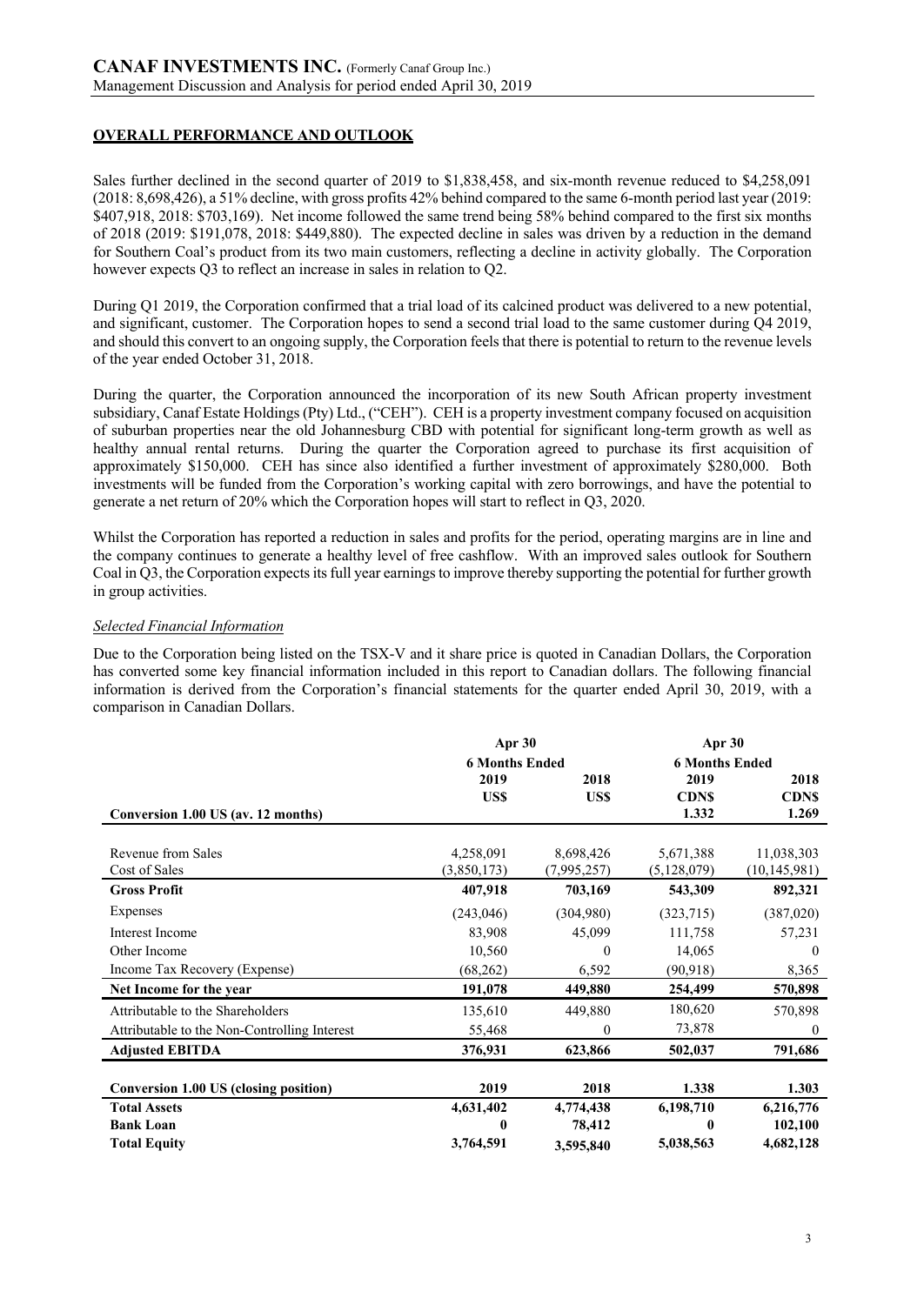## *Non- GAAP Performance Measures*

The Corporation has included additional financial performance measures in this MD&A, such as adjusted EBITDA. The Corporation believes that, in addition to conventional measures prepared in accordance with IFRS, certain investors use this information to evaluate the Corporation's underlying performance of its core operations and its ability to generate cash flow. Accordingly, it is intended to provide additional information and should not be considered in isolation or as a substitute for measures of performance prepared in accordance with IFRS.

## *\*Reconciliation of Adjusted EBITDA and Profit*

|                                 | April 30              |          | April 30              |             |  |
|---------------------------------|-----------------------|----------|-----------------------|-------------|--|
|                                 | <b>6 Months Ended</b> |          | <b>6 Months Ended</b> |             |  |
|                                 | 2019                  | 2018     | 2019                  | 2018        |  |
|                                 | US\$                  | US\$     | <b>CDNS</b>           | <b>CDNS</b> |  |
| Conversion 1.00 US Dollar Rate  |                       |          | 1.332                 | 1.243       |  |
| Net Income for the year         | 191,078               | 449,880  | 254,499               | 570,898     |  |
| Interest Paid                   | 1,398                 | 19,909   | 1,862                 | 25,265      |  |
| Interest Received               | (83,908)              | (45,099) | (111, 758)            | (57,231)    |  |
| Foreign Exchange Gain/ (Losses) | 2,128                 |          | 2,834                 |             |  |
| Depreciation                    | 197,974               | 205,768  | 263,682               | 261,120     |  |
| Income Taxes                    | 68,262                | (6, 592) | 90,918                | (8,365)     |  |
| <b>Adjusted EBITDA</b>          | 376,931               | 623,866  | 502,037               | 791,686     |  |

*Adjusted EBITDA represents earnings before interest, taxes, depreciation, amortization, foreign exchange gain (loss) and other revenues (expenses) as historically calculated by the Corporation.*

# **BROAD-BASED BLACK ECONOMIC EMPOWERMENT TRANSACTION (B-BBEE)**

As part of Southern Coal's B-BBEE transformation program, Amandla Amakhulu (Pty) Ltd, ("AAM"), a 100% black, privately owned, and ringfenced, company incorporated in South Africa, acquired 30% of the issued shares of Southern Coal, from Canaf's wholly owned subsidiary, Quantum, for the value of 18 million Rand. The financial effective date for the transaction is 01 August 2018.

Quantum in return received cumulative, redeemable preference shares in AAM in the amount of the purchase price. These preference shares shall provide preferential dividends, until redeemed by AAM. These dividends will be secured by an irrevocable direction from AAM to Southern Coal to pay Quantum such dividends from any distribution to AAM. During the quarter no dividends were declared.

### **CLAIM AGAINST KILEMBE MINES LIMITED**

In August 2006, Canaf, then known as Uganda Gold Mining, announced the termination of any further investment into its Kilembe Copper-Cobalt Project in Uganda. Since 2007, the Corporation has been engaged in an arbitration with Kilembe Mines Limited, ("KML"), whereby the Corporation seeks general damages, special damages and costs of the arbitration from KML for breach of contract.

The legal work, carried out by MMAKS Advocates, Kampala, against KML is at no cost to the Corporation, but any award in favour of the Corporation will be distributed to both MMAKS and the Corporation.

Despite the fact that the claim against KML Corporation remains active, the Corporation is unable to give an indication of either the quantum or any likely date by which the arbitration will be concluded.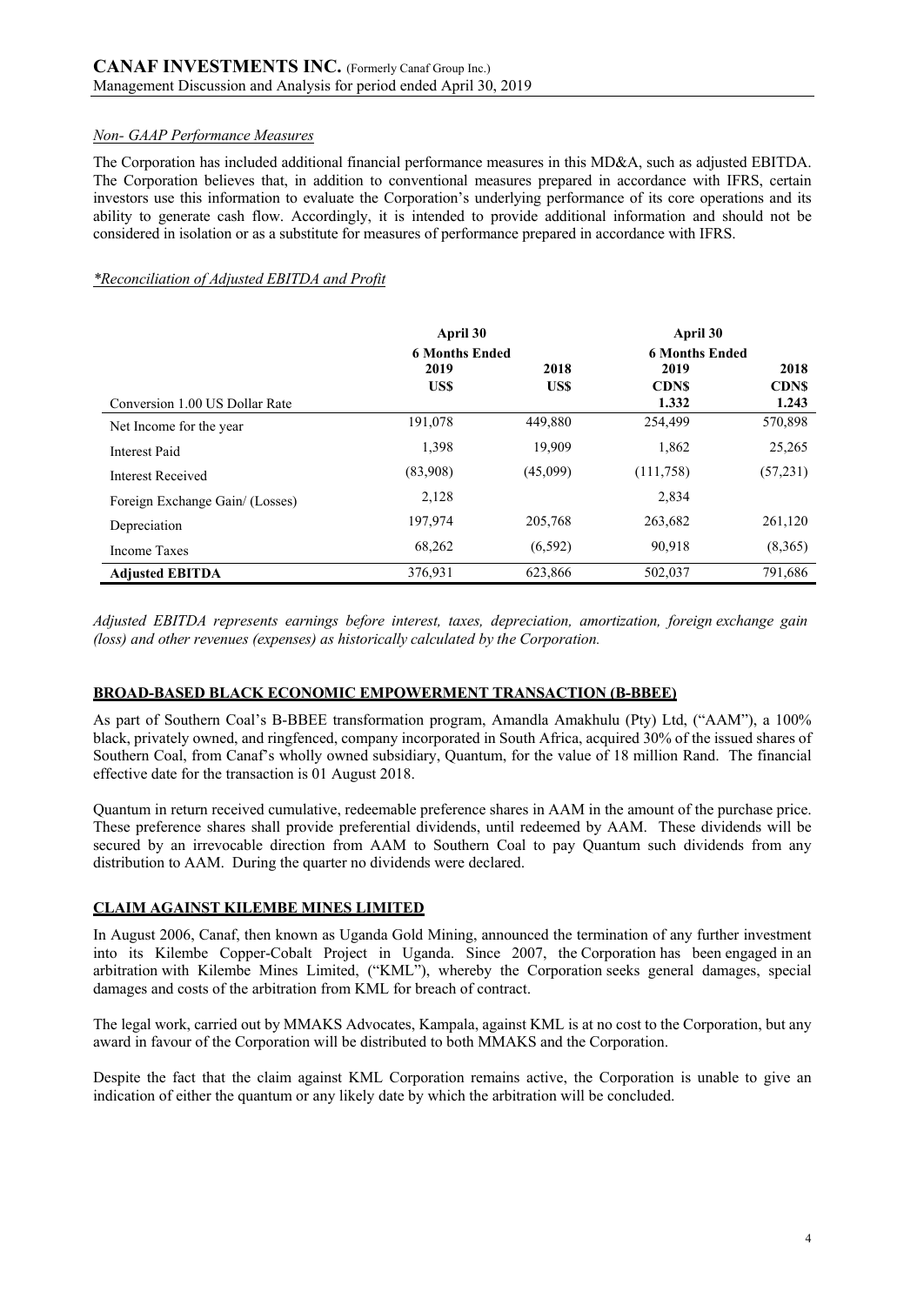## **RESULTS OF OPERATIONS**

### **QUARTER ENDED APRIL 30, 2019**

Sales further declined in the second quarter of 2019 to \$1,838,458 and six-month revenue reduced to \$4,258,091 (2018: 8,698,426), a 51% decline, with gross profits 42% behind compared to the same 6 month period last year (2019: \$407,918, 2018: \$703,169). Net income followed the same trend being 58% behind compared to the first six months of 2018 (2019: \$191,078, 2018: \$449,880). The expected decline in sales was driven by a reduction in the demand for Southern Coal's product from its two main customers, reflecting a decline in activity globally. The Corporation however expects Q3 to reflect an increase in sales in relation to Q2.

|                                                              | <b>3 Months Ended</b> |             |             |               | <b>6 Months Ended</b><br>April 30 |                          |             |               |
|--------------------------------------------------------------|-----------------------|-------------|-------------|---------------|-----------------------------------|--------------------------|-------------|---------------|
|                                                              |                       | April 30    |             |               |                                   |                          |             |               |
|                                                              | 2019                  | 2018        | Variance    |               | 2019                              | 2018                     | Variance    |               |
|                                                              | US\$                  | US\$        | <b>USS</b>  | $\frac{0}{0}$ | US\$                              | US\$                     | <b>USS</b>  | $\frac{0}{0}$ |
| <b>SALES</b>                                                 | 1,838,458             | 5,425,213   | (3,586,755) | $-66%$        | 4,258,091                         | 8,698,426                | (4,440,335) | $-51%$        |
| <b>COST OF SALES</b>                                         | (1,760,059)           | (4,970,606) | 3,210,547   | $-65%$        | (3,850,173)                       | (7,995,257)              | 4,145,084   | 52%           |
|                                                              |                       |             |             |               |                                   |                          |             |               |
| <b>GROSS PROFIT (LOSS)</b>                                   | 78,399                | 454,607     | (376, 208)  | $-83%$        | 407,918                           | 703,169                  | (295, 251)  | $-42%$        |
| <b>EXPENSES</b>                                              |                       |             |             |               |                                   |                          |             |               |
| General and Administrative                                   | (120, 245)            | (117, 179)  | (3,066)     | 3%            | (239, 520)                        | (285,071)                | 45,551      | 16%           |
| Interest on Bank Loan                                        |                       | (19,909)    | 19.909      | $-100%$       | (1,398)                           | (19,909)                 | 18,511      | 93%           |
| Foreign Exchange Gain                                        | (602)                 |             |             |               | (2,128)                           |                          | (2,128)     |               |
|                                                              | (120, 847)            | (137,088)   | 16,241      | $-12%$        | (243, 046)                        | (304,980)                | 61,934      | 20%           |
|                                                              |                       |             |             |               |                                   |                          |             |               |
| <b>INCOME (LOSS)</b><br><b>BEFORE OTHER ITEM</b>             | (42, 448)             | 317,519     | (359,967)   | $-113%$       | 164,872                           | 398,189                  | (233,317)   | $-59%$        |
| Interest Income                                              | 45,149                | 45,099      | 50          | 0%            | 83,908                            | 45,099.00                | 38,809      | 86%           |
| Other Income                                                 | 2,305                 | ÷,          | 2,305       |               | 10,560                            | $\overline{\phantom{a}}$ | 10,560      |               |
| <b>INCOME (LOSS)</b><br><b>BEFORE INCOME</b><br><b>TAXES</b> | 5,007                 | 362,618     | (357, 611)  | $-99%$        | 259,339                           | 443,288                  | (183, 949)  | $-41%$        |
| Current Income Tax<br>(Expense)                              | (1,296)               | (99, 865)   | 98,569      | $-99%$        | (68, 262)                         | 6,592                    | (74, 854)   | $-1136%$      |
| Deferred Income Tax<br>Recovery                              | $\blacksquare$        | (106, 456)  | 106,456     |               |                                   |                          |             |               |
| <b>NET INCOME (LOSS)</b><br><b>FOR THE PERIOD</b>            | 3,711                 | 156,297     | (152, 586)  | $-98%$        | 191,078                           | 449,880                  | (258, 802)  | $-58%$        |

### **Sales**

Revenue for the second quarter was \$1,838,458 (2018: \$5,425,213), a 66% decline in comparison to the same quarter last year. The reduction in revenue is directly related to a similar reduction in demand for Southern Coal's calcine product, primarily from one of its main customers, compounded by the unusually high demand during the same period last year.

The reduction in demand of calcine is primarily down to global uncertainties in the steel and manganese markets that Southern Coal supplies in to. Unless a new customer is engaged on a long-term agreement, the Corporation expects to report reduced sales levels throughout the rest of the year.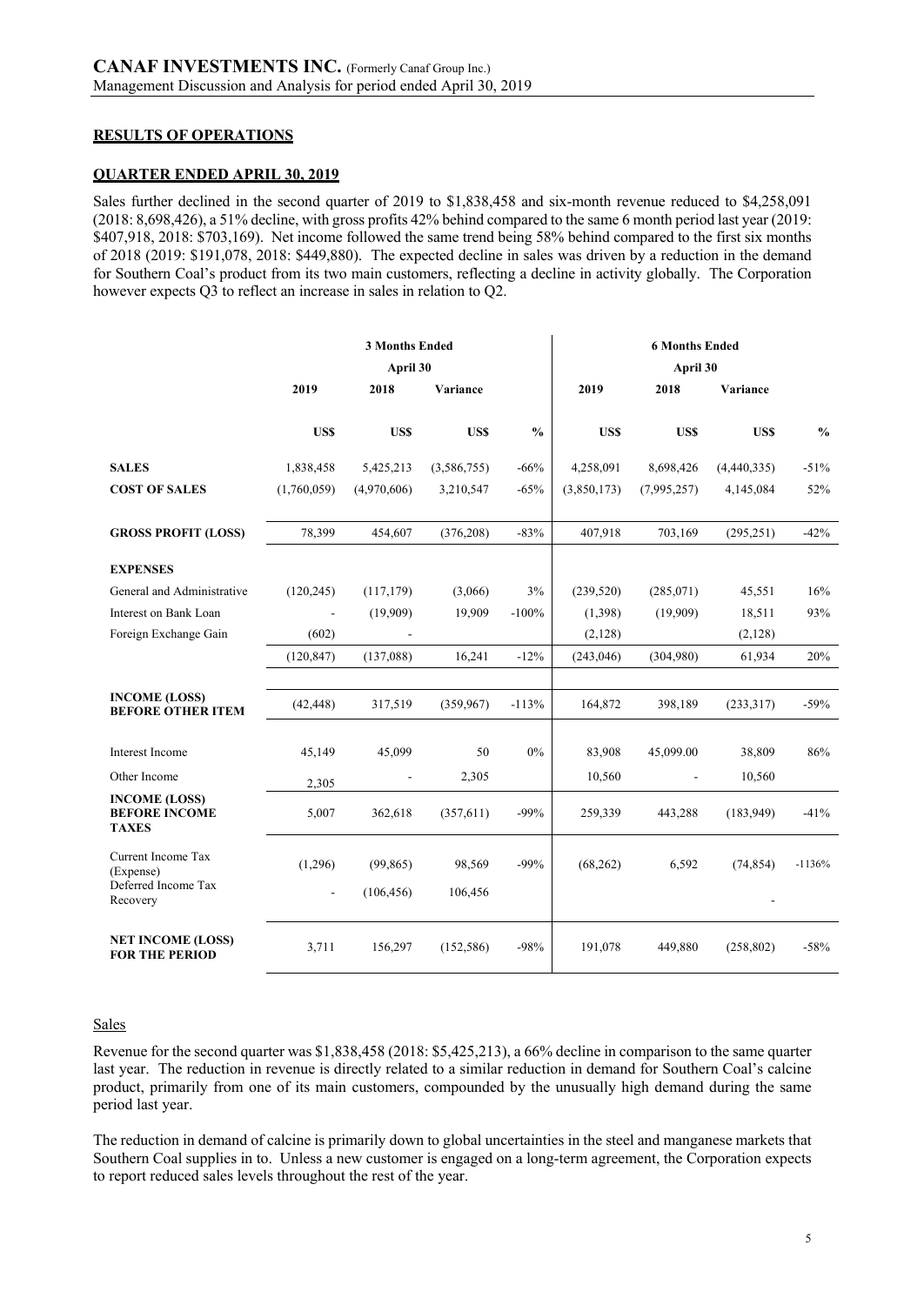# Cost of Sales

 $\overline{\mathbf{1}}$ 

In line with the decline in sales, cost of sales fell during the first quarter to \$1,760,059, compared with \$4,970,606 for the same quarter the previous year (a 65% reduction). The reduction in cost of sales relates to the downward trend in sales which is directly related to a reduction in raw material purchases.

|                                          | <b>3 Months Ended</b> |            | <b>6 Months Ended</b> |            |  |
|------------------------------------------|-----------------------|------------|-----------------------|------------|--|
|                                          | Apr 30                |            | Apr 30                |            |  |
|                                          | 2019                  | 2018       | 2019                  | 2018       |  |
|                                          | US\$                  | US\$       | US\$                  | <b>USS</b> |  |
| Inventories, Beginning of the Year       | 622,433               | 895,361    | 836,551               | 472,221    |  |
| Analysis Fees                            | 553                   | 1,751      | 1,198                 | 4,185      |  |
| Depreciation                             | 96,433                | 109,758    | 196,377               | 205,768    |  |
| Electricity                              | 15,964                | 152,352    | 33,325                | 257,597    |  |
| Fuel, Oil and Lubricants                 | 22,087                | 12,352     | 47,471                | 22,275     |  |
| Professional and Project Management Fees | 3,915                 | 4,257      | 7,444                 | 5,550      |  |
| Medical Expenses                         | 3,358                 | 4,721      | 5,027                 | 6,477      |  |
| <b>Product Purchases</b>                 | 1,202,064             | 3,471,711  | 2,683,132             | 6,179,656  |  |
| Protective Clothing                      | 1,658                 | 2,689      | 3,710                 | 5,099      |  |
| Provident Fund                           | 4,115                 | 3,402      | 8,144                 | 6,483      |  |
| Machinery Rental                         | 18,541                | 152,155    | 31,210                | 256,335    |  |
| Repairs and Maintenance                  | 64,442                | 171,427    | 121,649               | 264,213    |  |
| Salaries and Benefits                    | 84,695                | 101,102    | 162,411               | 207,473    |  |
| Transportation                           | 95,446                | 305,957    | 188,169               | 520,314    |  |
| Inventories, End of the Quarter          | $-475,645$            | $-418,389$ | $-475,645$            | $-418,389$ |  |
|                                          | 1,760,059             | 4,970,606  | 3,850,173             | 7,995,257  |  |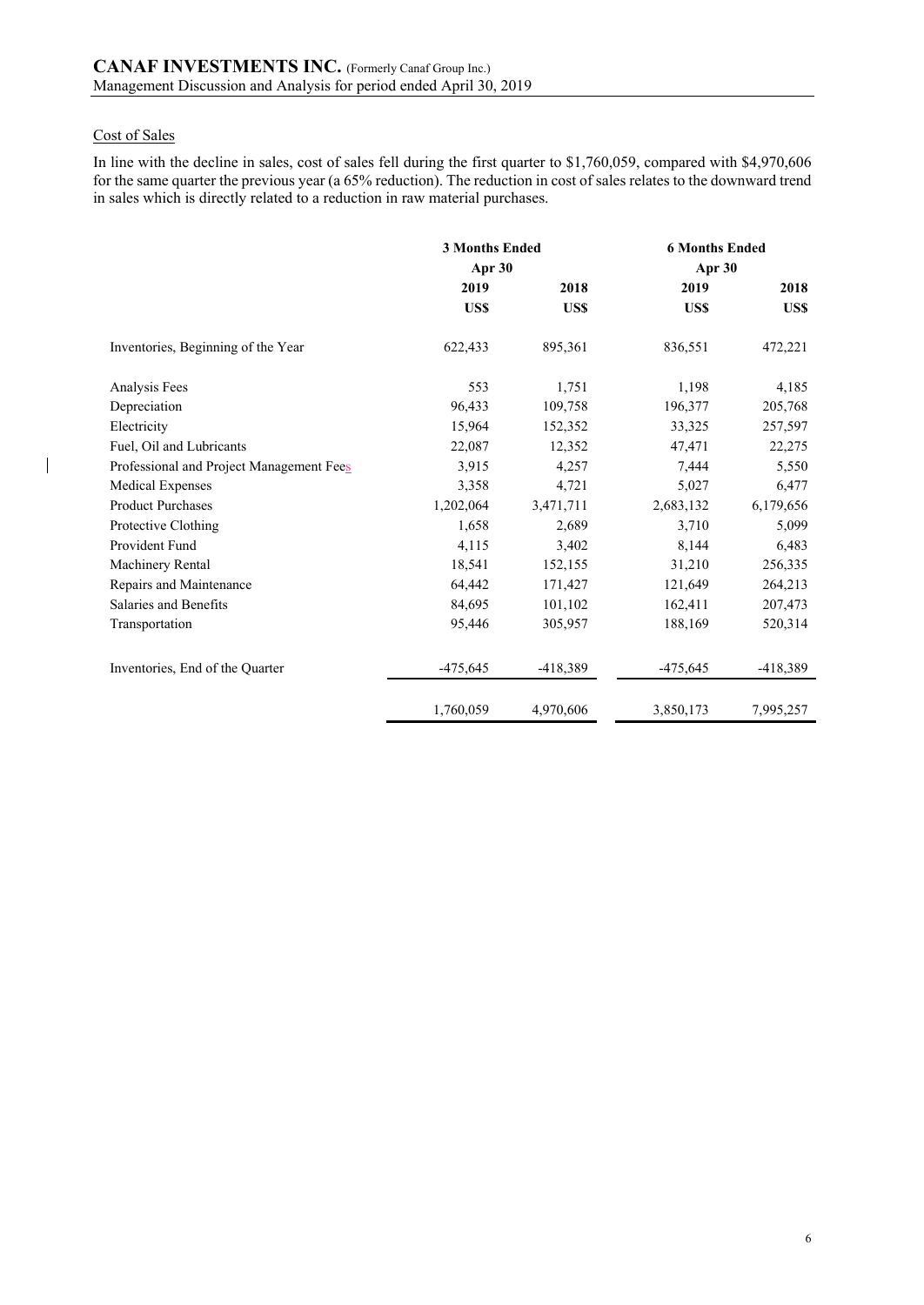#### General and Administrative Expenses:

|                                           | <b>3 Months Ended</b> |                  |                 |               | <b>6 Months Ended</b> |              |            |               |
|-------------------------------------------|-----------------------|------------------|-----------------|---------------|-----------------------|--------------|------------|---------------|
|                                           |                       | Apr 30           |                 |               |                       | Apr 30       |            |               |
|                                           | 2019                  | 2018             | <b>Variance</b> |               | 2019                  | 2018         | Variance   |               |
|                                           | US\$                  | US\$             | US\$            | $\frac{0}{0}$ | US\$                  | US\$         | US\$       | $\frac{0}{0}$ |
| Bank Charges and Interest                 | 880                   | 1,301            | $-421$          | $-48%$        | 1,856                 | 2,314        | $-458$     | $-25%$        |
| <b>Consulting Fees</b>                    | 18,316                | 19,513           | $-1,197$        | $-7\%$        | 36,072                | 47,272       | $-11,200$  | $-31%$        |
| Management Fees                           | 26,501                | 31,627           | $-5,126$        | $-19%$        | 61,862                | 69,708       | $-7,846$   | $-13%$        |
| Office, Insurance and Sundry              | 12,307                | 20,038           | $-7,731$        | $-63%$        | 33,475                | 45,537       | $-12,062$  | $-36%$        |
| Professional Fees                         | 24,634                | 13,883           | 10,751          | 44%           | 47,659                | 42,167       | 5,492      | 12%           |
| Promotion                                 | 1,101                 | $\mathbf{0}$     | 1,101           | $100\%$       | 1,486                 | $\theta$     | 1,486      | 100%          |
| Telephone                                 | 2,250                 | 3,610            | $-1,360$        | $-60%$        | 4,908                 | 6,994        | $-2,086$   | $-43%$        |
| Transfer Agent and Filing Fees            | 7,884                 | 8,071            | $-187$          | $-2\%$        | 8,266                 | 8,734        | -469       | $-6\%$        |
| Travel                                    | 6,405                 | 8,379            | $-1,974$        | $-31%$        | 14,253                | 23,331       | $-9,078$   | $-64%$        |
| Broad-Based Black Economic<br>Empowerment | 19,967                | 10,757           | 9,210           | 46%           | 29,684                | 39,014       | $-9,330$   | $-31%$        |
|                                           | 120,245               | 117,179          | 3,066           | 3%            | 239,520               | 285,071      | $-45,551$  | $-19%$        |
| Foreign Exchange gain                     | 602                   | $\theta$         | 602             | 100%          | 2,128                 | $\mathbf{0}$ | 2,128      | 100%          |
| Finance Costs                             | $\overline{0}$        | 19,909           | $-19,909$       |               | 1,398                 | 19,909       | $-18,511$  | 1324%         |
| <b>Expenses</b>                           | 120,847               | 137,088          | $-16,241$       | $-13%$        | 243,046               | 304,980      | $-61,934$  | $-25%$        |
| <b>Interest Income</b>                    | $-45,149$             | $-45,099$        | $-50$           | $0\%$         | $-83,908$             | $-45,099$    | $-38,809$  | 46%           |
| Other Income                              | $-2,305$              | $\boldsymbol{0}$ | $-2,305$        | 100%          | $-10,560$             | 0            | $-10,560$  | 100%          |
|                                           | 73,392                | 91,989           | $-18,597$       | $-25%$        | 148,579               | 259,881      | $-111,302$ | $-75%$        |

### Expenses

Expenses for the second quarter were \$120,847 (2018: \$137,088) which is on par with the levels of spend for the first quarter of 2019.

#### Finance Costs

Repayment of the 14 million Rand loan from ABSA bank, which was drawn down in February 2015, concluded in the first quarter of 2019, and represents the finance cost of \$1,398 in the six months ended April 30 2019.

#### Interest Income

Interest income for the quarter was \$45,149 for interest earned on cash on hand. Total interest income this financial year equals \$83,908, compared with \$45,099 for the same 6 months in 2018.

#### Comprehensive Income

The Corporation is not subject to currency fluctuations in its core activities however the Corporation is subject to transactions in various currencies and the volatility in international currency markets does have an impact on some costs and the translation into USD, the reporting currency of the Corporation. The current quarters comprehensive loss on foreign exchange to the amount of \$288,099 (2018: \$124,454) is primarily as a result of the translation into US\$ the reporting currency. As at April 30, 2019, the Corporation has accumulated other comprehensive loss of \$1,676,209 (October 31, 2018: \$1,778,337).

The Corporation does not hedge net asset translation movements.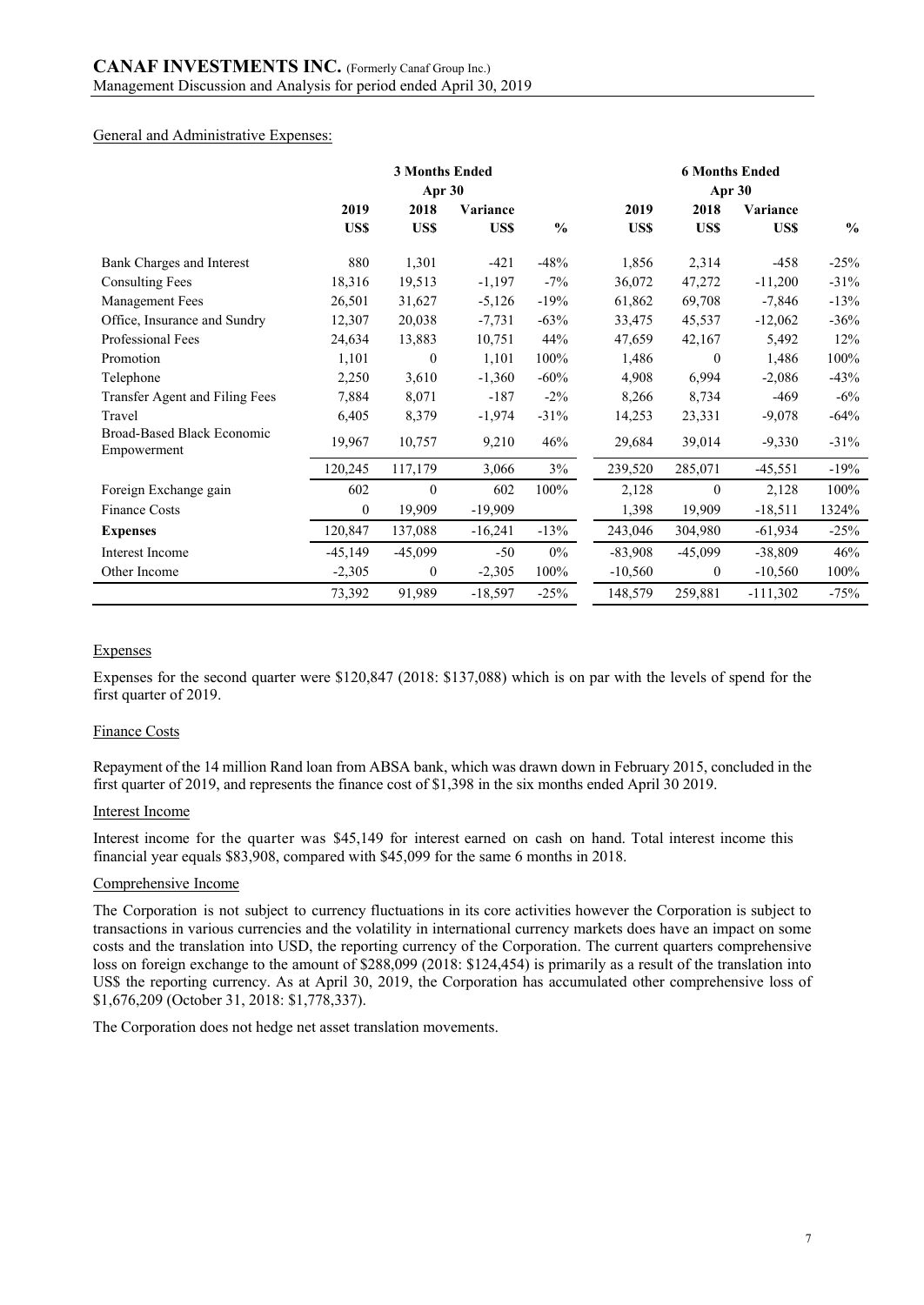# **SUMMARY OF QUARTERLY RESULTS**

|                                                |              |              | <b>Three Months Ended</b> |              |
|------------------------------------------------|--------------|--------------|---------------------------|--------------|
|                                                | Apr 30, 2019 | Jan 31, 2019 | Oct 31, 2018              | Jul 31, 2018 |
|                                                | US\$         | US\$         | US\$                      | US\$         |
| <b>Sales</b>                                   | 1,838,458    | 2,419,633    | 2,530,979                 | 3,444,253    |
| Gross Profit                                   | 78,399       | 329,519      | 233,066                   | 235,093      |
| Net Income (Loss)                              | 3,711        | 187,367      | 108,996                   | 65,008       |
| Net Comprehensive Income (Loss) for the period | (284, 388)   | 588,581      | (342,307)                 | (50,662)     |
| Basic and diluted earnings (loss) per share    | 0.00         | 0.00         | 0.00                      | 0.01         |
|                                                |              |              |                           |              |
|                                                |              |              | <b>Three Months Ended</b> |              |
|                                                | Apr 30, 2018 | Jan 31, 2018 | Oct 31, 2017              | Jul 31, 2017 |
|                                                | US\$         | US\$         | US\$                      | US\$         |
| Sales                                          | 5,425,213    | 3,273,213    | 2,255,450                 | 1,961,208    |

| Basic and diluted earnings (loss) per share                                                                       | 0.01 | (0.00) | 0.00 | 0.00 |
|-------------------------------------------------------------------------------------------------------------------|------|--------|------|------|
|                                                                                                                   |      |        |      |      |
| The Corporation expects sales to improve into Q3 2019 which will improve net income. There does however remain    |      |        |      |      |
| a level of uncertainty in the steel and manganese markets, which subsequently filters back to demand for Southern |      |        |      |      |

Gross Profit 248,607 248,562 333,885 204,320 Net Income (Loss) 262,753 187,126 (53,908) 166,064 Net Comprehensive Income (Loss) for the period 138,299 552,815 (183,066) 187,796

# **LIQUIDITY AND CAPITAL RESOURCES**

Coal's product.

At April 30, 2019, the Corporation had cash of \$961,607 (October 31, 2018: \$552,351) and working capital of \$1,827,331 (October 31, 2018: \$1,477,490). Surplus cash and cash equivalents are deposited in interest accruing accounts.

Working capital components include cash in current or interest-bearing accounts, trade and other receivables, sales tax receivable, inventories and prepaid expenses and deposits, trade and other payables, sales tax payable, income tax payable, and current portion of long-term debt.

Trade receivables and trade payables are expected to increase or decrease as sales volumes change

|                                                 | <b>6 Months Ended</b>        |            |  |
|-------------------------------------------------|------------------------------|------------|--|
|                                                 | Oct 31, 2018<br>Apr 30, 2019 |            |  |
|                                                 | US\$                         | US\$       |  |
| Cash provided by (used) in operating activities | 526,879                      | 739,381    |  |
| Cash used in investing activities               | (2, 473)                     | (269, 949) |  |
| Cash provided by (used) in financing activities | (78, 412)                    | (335, 929) |  |
| Increase (Decrease) in cash                     | 445.994                      | 133,503    |  |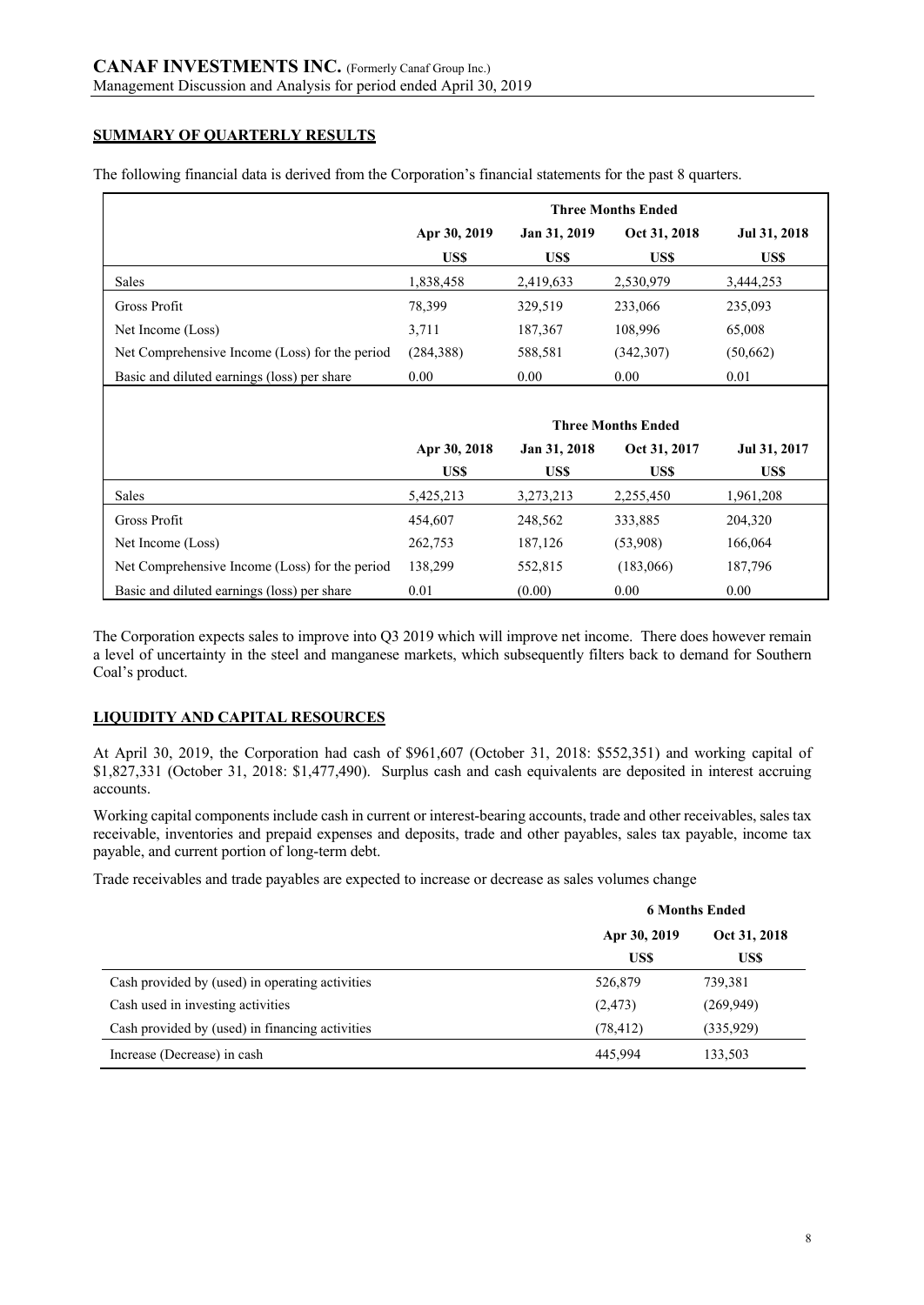Operations used \$526,879 in cash during the first six months of 2019 (October 31, 2018 provided \$739,381) largely due to timing of supplier payments.

Except as described above, the Corporation's management is not aware of any other trends or other expected fluctuations in its liquidity that would create any deficiencies. The Corporation's management believes that its cash balances will be sufficient to meet the Corporation's short-term and long-term requirements for ongoing operations and planned growth. The Corporation does occasionally utilize cash reserves to offer suppliers earlier payment terms in return for more favorable rates.

## **ECONOMIC DEPENDENCE**

Sales from the Corporation's South African coal processing business are substantially derived from two customers and as a result, the Corporation is economically dependent on these customers. The Corporation's exposure to credit risk is limited to the carrying value of its accounts receivable. As at April 30, 2019, trade receivables of \$1,233,849 (October 31, 2018: \$1,240,730) were due from these customers and were collected subsequent to quarter-end.

### **REVENUE RECOGNITION**

Revenue from the sale of calcined anthracite is recognized upon transfer of title, which is completed when the physical product is delivered to customers and collection is reasonably assured. Interest and other income are recognized when earned and collection is reasonably assured.

# **COMMITMENT**

The Corporation has an agreement to lease premises for its coal processing plant in South Africa for a term of ten years, expiring on December 31, 2020, with a monthly rent of Rand 35,000 (\$2,369). Future minimum annual lease payments are as seen below. The Corporation hopes to agree extended terms for the lease of its premises for a further 5 years, during 2019.

|      | USS    |
|------|--------|
| 2019 | 28,427 |
| 2020 | 28,427 |
| 2021 | 4,738  |
|      | 61,592 |

# **CONTRACTUAL OBLIGATIONS**

The bank loan beared interest at 10.25% per annum, and matured on January 7, 2019.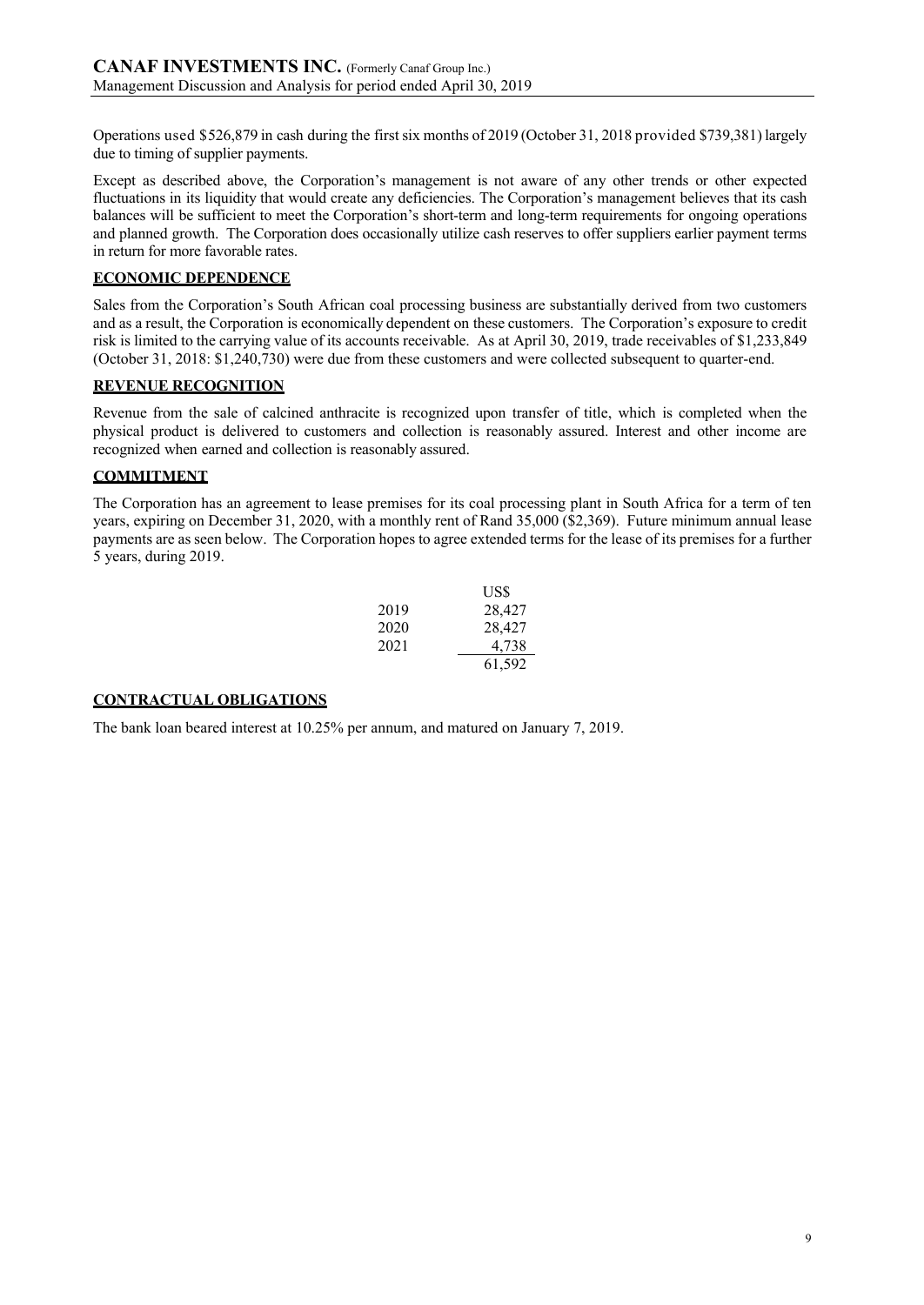# **TRANSACTIONS WITH RELATED PARTIES**

At the report date, key management consists of Christopher Way (CEO, President and a Director of the Corporation), Rebecca Williams (CFO and Director) appointed July 2018, David Way (Chairman of the Board and Director of the Corporation) and Kevin Corrigan (Independent Director of the Corporation).

Fees incurred for services by key management personnel during the six-month ended April 30, 2019 and 2018 were as follows:

|                        |                                                             | <b>6 Months Ended</b> |        |
|------------------------|-------------------------------------------------------------|-----------------------|--------|
|                        |                                                             | Apr 30                | Apr 30 |
|                        |                                                             | 2019                  | 2018   |
| <b>Services</b>        | Party                                                       | US\$                  | US\$   |
| Professional Fees      | CFO and director of the Corporation                         | 13,831                |        |
| Professional Fees      | Former CFO and director of the Corporation                  |                       | 25,088 |
| <b>Consulting Fees</b> | President, CEO and director of the Corporation              | 36,072                | 47,271 |
| Directors Fees         | Directors of the coal processing operations in South Africa | 59,886                | 69,708 |

# **OFF-BALANCE SHEET ARRANGEMENTS**

The Corporation has no off-balance sheet arrangements

# **ACCOUNTING STANDARDS ISSUED BUT NOT YET EFFECTIVE**

A number of new accounting standards, amendments to standards, and interpretations have been issued but not yet effective up the date of issuance of the Company's consolidated financial statements. The Company intends to adopt the following standards when it becomes effective.

# **a) IFRS 9 – Financial Instruments**

IFRS 9 as issued reflects the first phase of the IASBs work on the replacement of IAS 39 and applies to classification and measurement of financial assets as defined in IAS 39. The mandatory effective date has been set for annual periods beginning on or after January 1, 2018 with early adoption permitted. The Company does not intend to early adopt IFRS 9. Based on current facts and circumstances, the Company do not expect its financial performance or disclosure to be materially affected by the application of the standard.

# **b) IFRS 15 – Revenue from Contracts with Customers**

IFRS 15 clarifies the principles for recognizing revenue from contracts with customers. IFRS 15 will also result in enhanced disclosures about revenue, provide guidance for transactions that were not previously addressed comprehensively, and improve guidance for multiple-element arrangements. The standard is effective for annual periods beginning on or after January 1, 2018 with early adoption permitted. The Company does not intend to early adopt IFRS 15. Based on current facts and circumstances, the Company do not expect its financial performance or disclosure to be materially affected by the application of the standard.

# **CRITICAL ACCOUNTING POLICIES AND ESTIMATES**

The details of Canaf's accounting policies are presented in Note 2 of the Audited Financial Statements for the quarter ended April 30, 2019. These policies are considered by management to be essential to understanding the processes and reasoning that go into the preparation of the Corporation's financial statements and the uncertainties that could have a bearing on its financial results.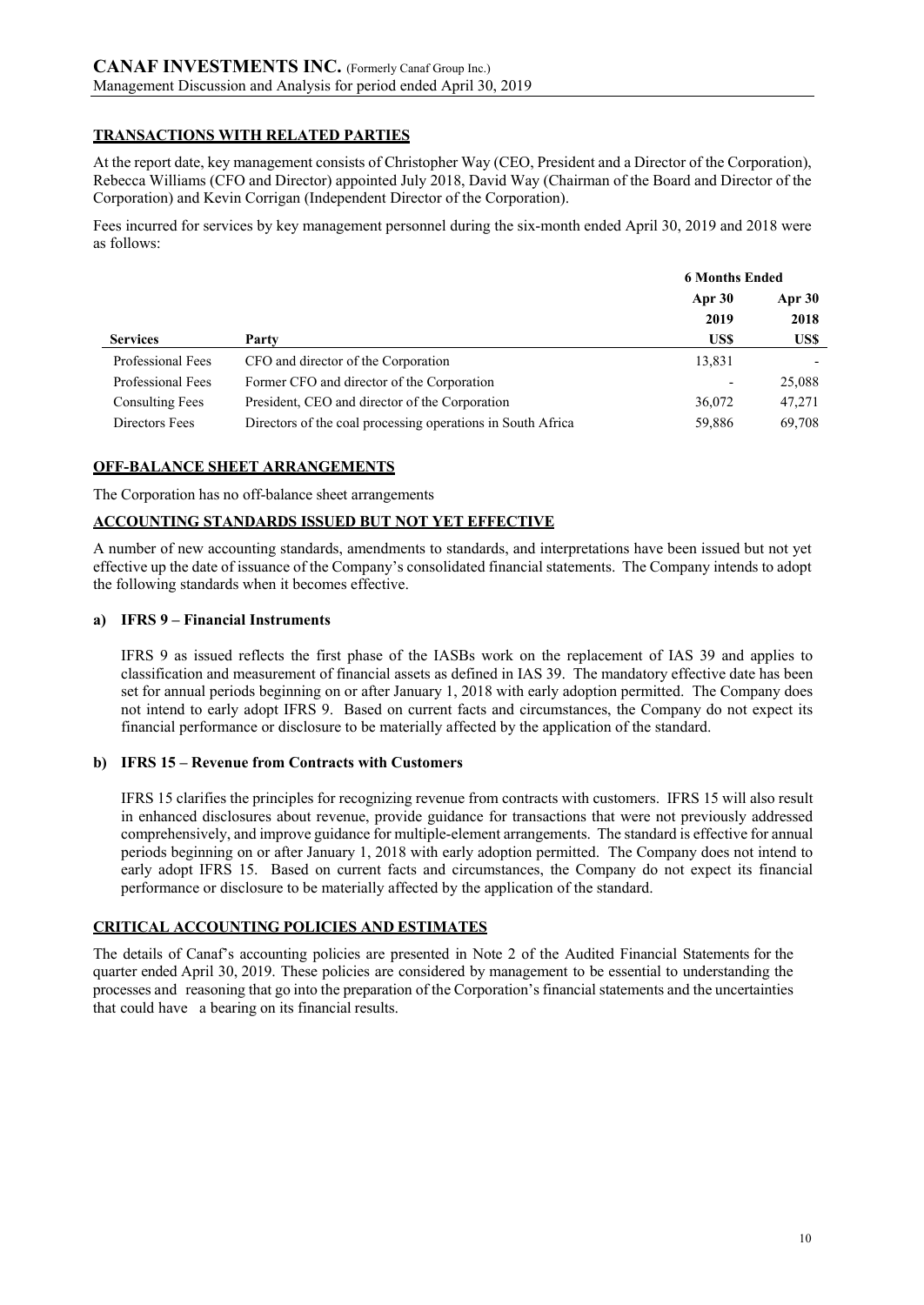## **MANAGEMENT FINANCIAL RISKS**

The Corporation is exposed to various risks in relation to financial instruments. The Corporation's financial assets and liabilities by category are summarized in Note 2(o) of the consolidated financial statements. The Corporation's risk management is coordinated by the board of directors and focuses on actively securing the Corporation's short to medium-term cash flows and raising finances for the Corporation's capital expenditure program. The Corporation does not actively engage in the trading of financial assets for speculative purposes. The most significant financial risks to which the Corporation is exposed are described below.

#### *Foreign Currency Risk*

Foreign exchange risk arises because of fluctuations in exchange rates. The Corporation conducts a significant portion of its business activities in foreign currencies. The Corporation's subsidiaries, principally located in South Africa, routinely transact in the local currency, exposing the Corporation to potential foreign exchange risk in its financial position and cash flows.

The assets, liabilities, revenue and expenses that are denominated in foreign currencies will be affected by changes in the exchange rate between the United States dollar and these foreign currencies. The Corporation has outstanding debt obligations that are payable in South African Rand. The Corporation does not currently use financial instruments to mitigate this risk.

#### *Credit Risk*

Credit risk is the risk of loss associated with counterparty's inability to fulfill its payment obligations. The Corporation limits its exposure to credit loss for cash by placing its cash with high quality financial institutions and for trade receivable by performing standard credit checks. The credit risk for cash and trade receivables is considered negligible since the counterparties are reputable banks with high quality external credit ratings and customers with no history of default.

The Corporation has a credit risk exposure related to its economic dependence on two customers for its calcine sales. The Corporation has assessed its exposure to credit risk and has determined that no significant risks exist from these concentrations of credit.

#### *Liquidity Risk*

Liquidity risk is the risk that the Corporation will not be able to meet its financial obligations when they become due. The Corporation ensures, as far as reasonably possible, that it will have sufficient capital in order to meet short-term business requirements, after taking into account cash flows from operations and the Corporation's holdings of cash. The Corporation has a working capital of \$1,827,331 as at April 30, 2019. There can be no assurance that the Corporation will be successful with generating and maintaining profitable operations or will be able to secure future debt or equity financing for its working capital and expansion activities.

#### *Interest Rate Risk*

Interestrate risk isthe risk that future cash flows will fluctuate as a result of changesin market interest rates. Interest on the Corporation's bank loan is tied to the Prime Rate, and as such, the Corporation is not exposed to significant interest rate risk.

#### *Commodity Price Risk*

The Corporation's revenues, earnings and cash flows are directly related to the volume and price of calcine sold and are sensitive to changes in market prices over which it has little or no control. The Corporation has the ability to address its price-related exposures through the use of sales contracts.

#### *Fair Value*

The Corporation uses the following hierarchy for determining fair value measurements:

- Level 1: Quoted prices in active markets for identical assets or liabilities.
- Level 2: Other techniques for which all inputs which have a significant effect on the recorded fair value are observable, either directly or indirectly.
- Level 3: Techniques which use inputs that have a significant effect on the recorded fair value that is not based on observable market data.

The level within which the financial asset or liability is classified is determined based on the lowest level of significant input to the fair value measurement.

The Corporation's financial assets measured at fair value through profit or loss use Level 1 valuation techniques during the year ended October 31, 2018. The carrying values of the Corporation's financial assets and liabilities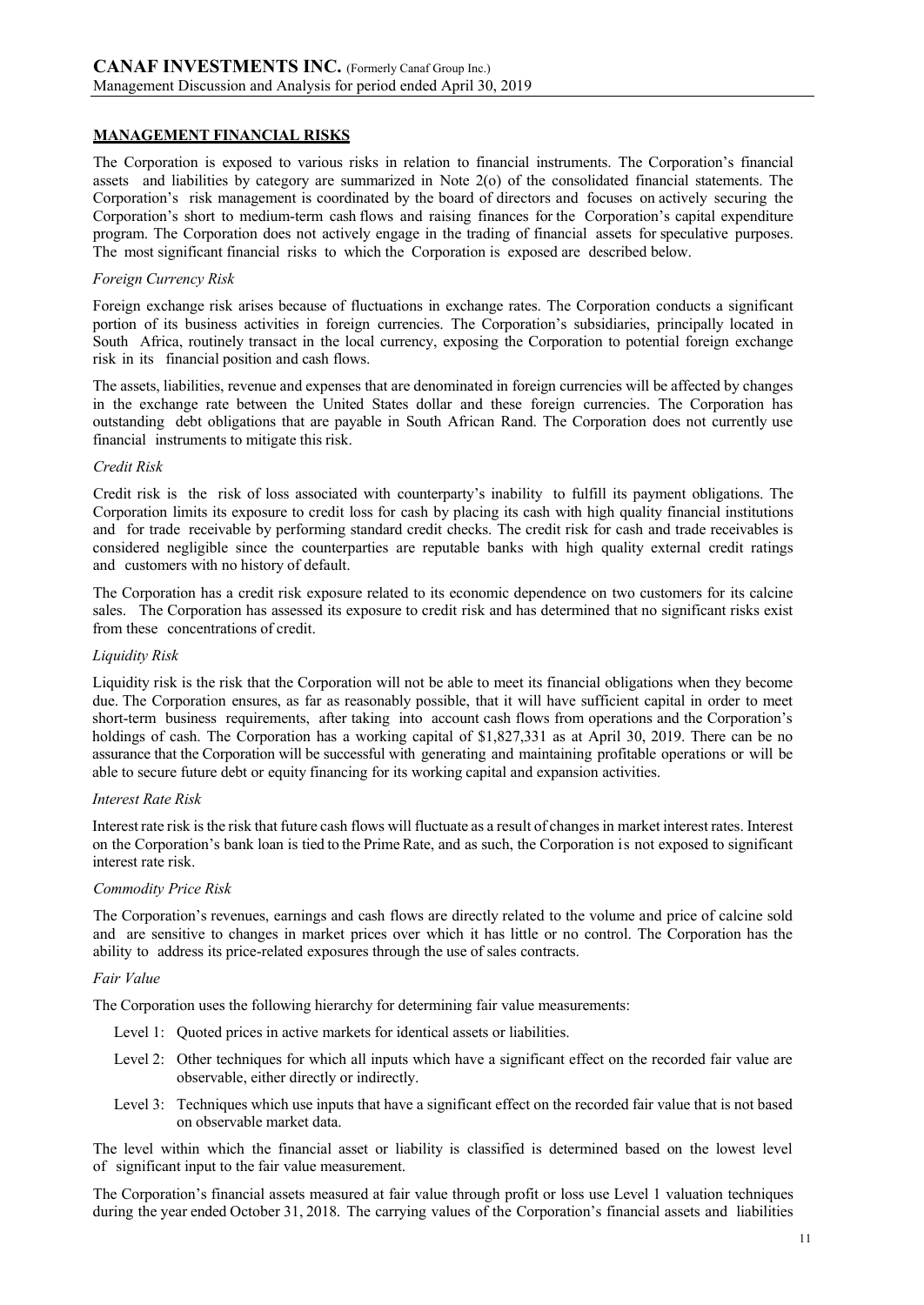approximate their fair values as at April 30, 2019.

## **CAPITAL RISK MANAGEMENT**

The Corporation's objectives in managing its capital are to ensure adequate resources are available to fund its coal processing business in South Africa, to seek out and acquire new projects of merit, and to safeguard its ability to continue as a going concern. The Corporation manages its share capital as capital, which as at April 30, 2019, totaled \$8,079,463 (2018: \$8,079,463).

The Corporation manages its capital structure in a manner that provides sufficient funding for operational and capital expenditure activities. Funds are secured through the sale of calcine in South Africa and, when necessary, through debt funding or equity capital raised by means of private placements. There can be no assurances that the Corporation will be able to obtain debt or equity capital in the case of operating cash deficits.

The Corporation may, from time to time, invest capital that is surplus to immediate operational needs in shortterm, liquid, and highly rated financial instruments held with major financial institutions, or in marketable securities. The Corporation may also, from time to time, enter into forward foreign exchange and commodity price contracts to hedge a portion of its exposure to movements in foreign exchange and commodity prices.

The Corporation has no externally imposed capital requirements and has not paid or declared any dividends since the date of incorporation, nor are any contemplated in the foreseeable future. There were no changes in the Corporation's approach to capital management during the quarter ended April 30, 2019.

## **RISKS AND UNCERTAINTIES**

The Corporation is subject to a number of risk factors due to the nature of the mining business in which it is engaged, including movements in commodity prices, which are difficult to forecast. The Corporation seeks to counter these risks as far as possible by selecting exploration areas on the basis of their recognized geological potential to host economic deposits.

The Corporation's assets are of indeterminate value. For further particulars see the financial statements filed o[n](http://www.sedar.com/) [www.sedar.com.](http://www.sedar.com/)

### *Exploration and Development*

The Corporation is not currently engaged in any exploration or development projects.

### *Operating Hazards and Risks*

Operations in which the Corporation has a direct or indirect interest will be subject to all the hazards and risks normally incidental to exploration, development and production of resources, any of which could result in work stoppages, damage to persons or property and possible environmental damage. Although the Corporation has or will obtain liability insurance in an amount which it considers adequate, the nature of these risks is such that liabilities might exceed policy limits, the liabilities and hazards might not be insurable, or the Corporation might not elect to insure itself against such liabilities due to high premium costs or other reasons, in which event the Corporation could incur significant costs that could have a material adverse effect upon its financial condition.

### *Metal and Mineral Prices*

Factors beyond the control of the Corporation affect the price and marketability of gold and other metals and minerals. Metal and mineral prices have fluctuated widely, particularly in recent years and are affected by numerous factors including international, economic and political trends, expectations of inflation, currency exchange fluctuations, interest rates, global or regional consumption patterns, speculative activities and worldwide production levels. The effect of these factors on the Corporation's future prospects cannot accurately be predicted.

### *Political Risk*

Quantum is located in South Africa and consequently the Corporation will be subject to certain risks, including currency fluctuations, electricity outages and possible political or economic instability, and exploration and production activities may be affected in varying degrees by political stability and government regulations relating to the industry. Any changes in regulations or shifts in political attitudes are beyond the control of the Corporation and may adversely affect its business. Exploration may be affected in varying degrees by government regulations with respect to restrictions on future exploitation and production, price controls, export controls, foreign exchange controls, income taxes, expropriation of property, environmental legislation and site safety.

### *Environmental Factors*

All phases of the Corporation's operations will be subject to environmental regulation in South Africa.

Environmental legislation is evolving in a manner which will require stricter standards and enforcement, increased fines and penalties for non-compliance, more stringent environmental assessments of proposed projects and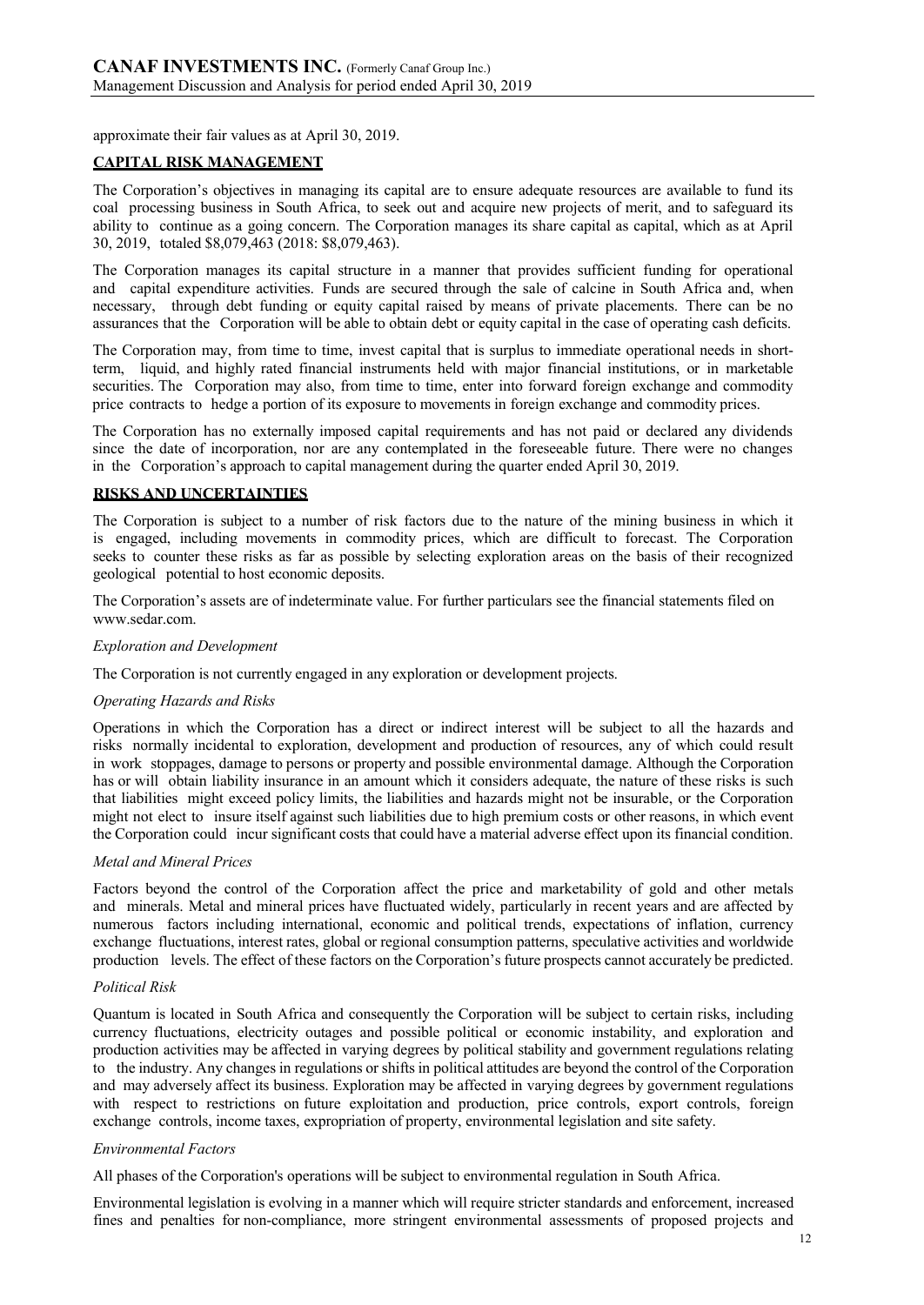a heightened degree of responsibility for companies and their officers, directors and employees. In addition, certain types of operations require the submission and approval of environmental impact assessments. Environmental assessments of proposed projects carry a heightened degree of responsibility for companies and directors, officers and employees. The cost of compliance with changes in governmental regulations has a potential to reduce the profitability of operations. The exploration, development and production activities of the Corporation will require certain permits and licenses from various governmental authorities and such operations are and will be governed by laws and regulations governing exploration, development and production, labour standards, occupational health, waste disposal, toxic substances, land use, environmental protection, safety and other matters. Companies engaged in exploration activities generally experience increased costs and delays as a result of the need to comply with applicable laws, regulations and permits. There can be no assurance that all licenses and permits which the Corporation may require to carry out exploration and development of its projects will be obtainable on reasonable terms or on a timely basis, or that such laws and regulations would not have an adverse effect on any project that the Corporation may undertake.

### *Cash Flows and Additional Funding Requirements*

Although since the acquisition of Quantum, the Corporation has significant revenues from operations, the majority of sources of funds currently available to the Corporation for any future acquisition and development projects will in large portion be derived from the issuance of equity or project finance debt. Although the Corporation presently has sufficient financial resources and has been successful in the past in obtaining equity and debt financing to undertake its currently planned exploration and development programs, there is no assurance that it will be able to obtain adequate financing in the future or that such financing will be on terms advantageous to the Corporation.

## *Title to Assets*

Although the Corporation has or will receive title options for any concessions in which it has or will acquire a material interest, there is no guarantee that title to such concessions will be not challenged or impugned. In some countries, the system for recording title to the rights to explore, develop and mine natural resources is such that a title opinion provides only minimal comfort that the holder has title. Also, in many countries, claims have been made and new claims are being made by aboriginal peoples that call into question the rights granted by the governments of those countries.

### *Enforcement of Civil Liabilities*

Substantially all of the assets of the Corporation will be located outside of Canada, with the directors and officers of the Corporation being resident outside of Canada also. As a result, it may be difficult or impossible to enforce judgments granted by a court in Canada against the assets of the Corporation or the directors and officers of the Corporation residing outside of Canada.

### *Management*

The Corporation is dependent on a relatively small number of key employees, the loss of any of whom could have an adverse effect on the Corporation.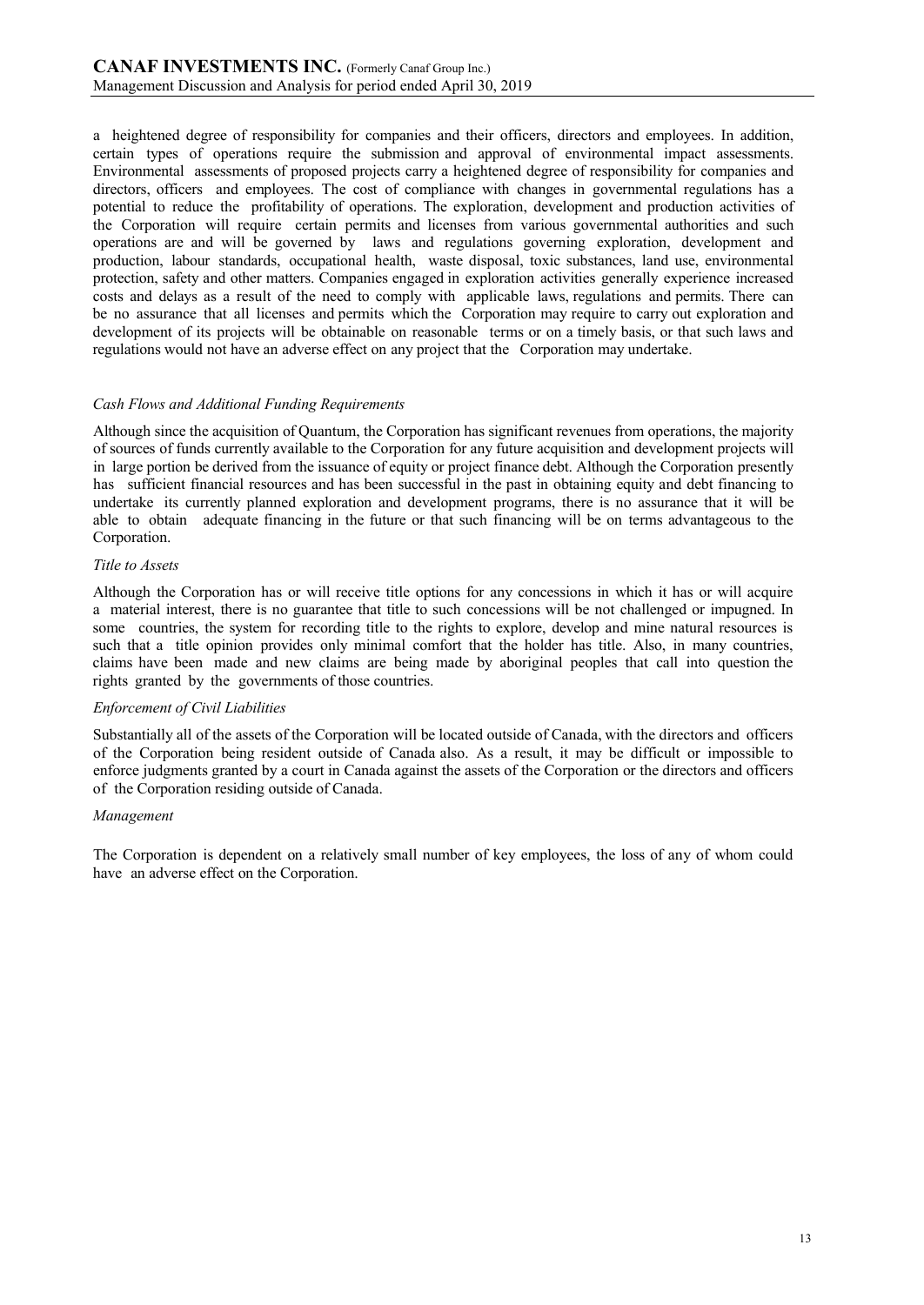# **CAUTIONARY STATEMENTS ON FORWARD-LOOKING INFORMATION**

This MD&A together with the Corporation's consolidated financial statements for the quarter ended April 30, 2019 contain certain statements that may be deemed "forward-looking statements". All statements in this MD&A, other than statements of historical fact, that address exploration drilling, exploitation activities and events or developments that the Corporation expects to occur, are forward looking statements. Forward looking statements in this document are statements that are not historical facts and are generally, but not always, identified by the words "expects", "plans", "anticipates", "believes", "intends", "estimates", "projects", "potential" and similar expressions, or that events or conditions "will", "would", "may", "could" or "should" occur. Information inferred from the interpretation of drilling results and information concerning resource estimates may also be deemed to be forward looking statements, as it constitutes a prediction of what might be found to be present when and if a project is actually developed. Although the Corporation believes the expectations expressed in such forward-looking statements are based on reasonable assumptions, such statements are not guarantees of future performance and actual results may differ materially from those in the forward-looking statements.

Inherent in forward-looking statements are risks and uncertainties beyond the Corporation's ability to predict or control, including risks that may affect the Corporation's operating or capital plans, including risks generally encountered in the exploration and development of natural resource properties, such as unusual or unexpected geological formations, unanticipated metallurgical difficulties, ground control problems, process upsets and equipment malfunctions; risks associated with labour and unavailability of skilled labour; fluctuations in the market prices of the Corporation's principal products, which are cyclical and subject to substantial price fluctuations; risks created through competition for natural resource properties; risks associated with lack of access to markets; risks associated with mineral and resource estimates, including the risk of errors in assumptions or methodologies; risks posed by fluctuations in exchange rates and interest rates, as well as general economic conditions; risks associated with environmental compliance and permitting, including those created by changes in environmental legislation and regulation; risks associated with the Corporation's dependence on third parties in the provision of transportation and other critical services; risks associated with aboriginal title claims and other title risks; social and political risks associated with operations in foreign countries; and risks associated with legal proceedings.

Actual results and developments are likely to differ, and may differ materially, from those expressed or implied by the forward-looking statements contained in this MD&A. Such statements are based on a number of assumptions which may prove to be incorrect, including, but not limited to, the following assumptions: that there is no material deterioration in general business and economic conditions; that there is no unanticipated fluctuation of interest rates and foreign exchange rates; that the supply and demand for, deliveries of, and the level and volatility of commodity prices develop as expected; that the Corporation receives regulatory and governmental approvals as are necessary on a timely basis; that the Corporation is able to obtain financing as necessary on reasonable terms; that there is no unforeseen deterioration in the Corporation's activity costs; that the Corporation is able to continue to secure adequate transportation as necessary for its exploration activities; that the Corporation is able to procure equipment and supplies, as necessary, in sufficient quantities and on a timely basis; that exploration activity timetables and capital costs for the Corporation's planned projects are not incorrectly estimated or affected by unforeseen circumstances; that costs of closure of various operations are accurately estimated; that there are no unanticipated changes to market competition; that the Corporation's estimates in relation to its natural resource interests are within reasonable bounds of accuracy (including with respect to size, grade and recoverability of mineral projects) and that the geological, operational and price assumptions on which these are based are reasonable; that no environmental and other proceedings or disputes arise; and that the Corporation maintains its ongoing relations with its employees, consultants and advisors.

Readers are cautioned that the foregoing list of important factors and assumptions is not exhaustive. Forwardlooking statements are not guarantees of future performance. Events or circumstances could cause the Corporation's actual results to differ materially from those estimated or projected and expressed in, or implied by, these forward- looking statements. The Corporation undertakes no obligation to update publicly or otherwise revise any forward- looking statements or the foregoing list of factors, whether as a result of new information or future events or otherwise, except as may be required under applicable laws.